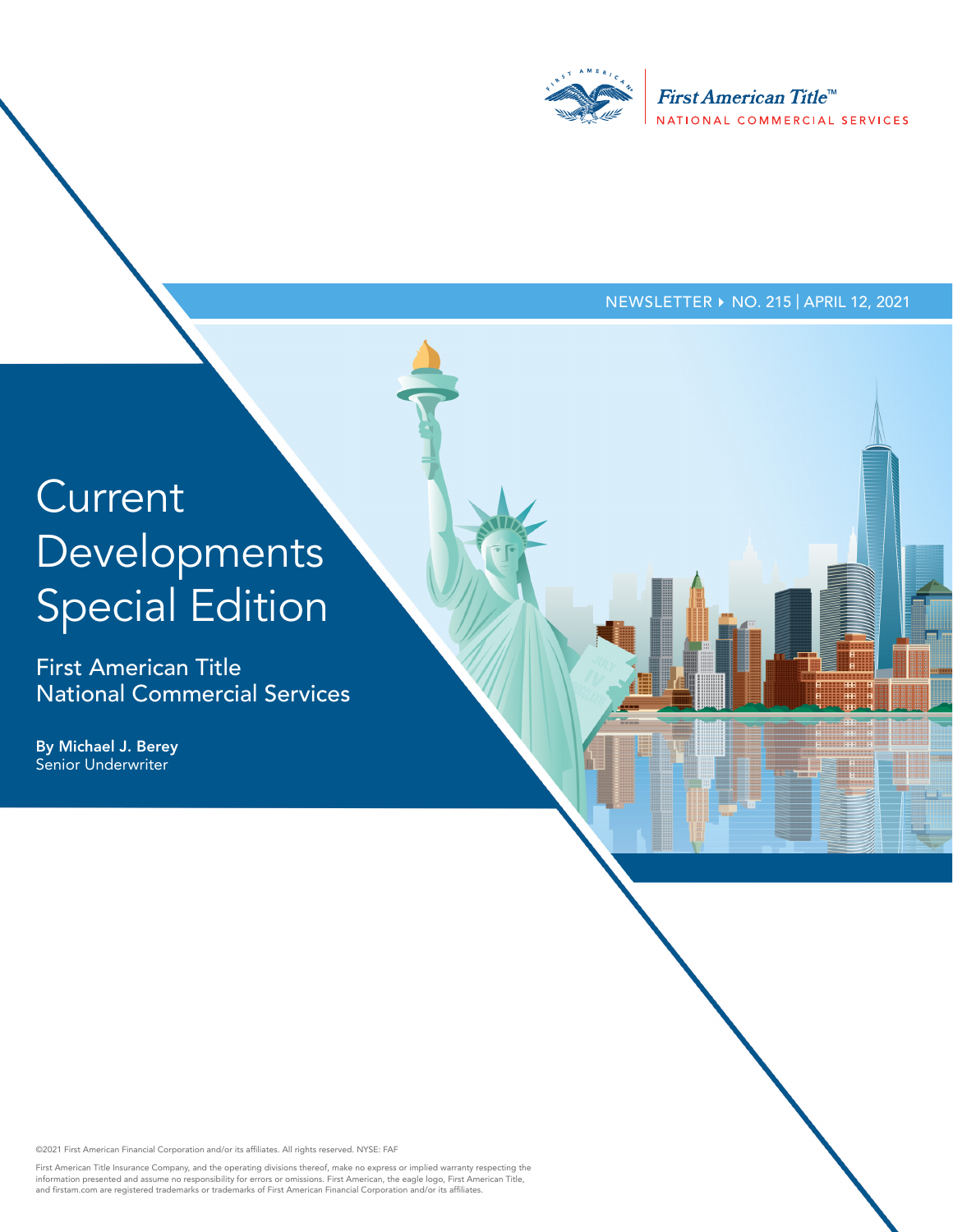This Bulletin highlights amendments made to subdivision (a) of Tax Law §1404 ("Liability for tax") and to subdivision (a) of Tax Law §1409 ("Returns") by Part O of Senate Bill 2509-C/Assembly Bill 3009-C, just signed into law as part of New York State's 2021-2022 Budget.

## TAX LAW SECTION 1404

New York State's Real Estate Transfer Tax ("RETT") and New York City's Real Property Transfer Tax ("RPTT") are payable by the grantor unless when the grantor is exempt (Tax Law §§1404 and 1406; New York City Admin. Code §§ 11-2104 and 11-2106). The grantee is jointly and severally liable for payment of the tax, and for any deficiency, including interest and penalties, if these taxes are not paid in full.

When a grantee is required by a contract of sale to pay the RETT and/or the RPTT, the consideration for each of those taxes is increased by the aggregate of the amounts of tax paid by the grantee, and transfer taxes are payable on this gross-up of consideration (20 NYCRR §575.4(b); 19 RCNY §23.02). The amount of tax paid by the grantee, as initially computed, has also been added to consideration for computing the Additional Tax under Tax Law §1402-a, generally known as the Mansion Tax, which is payable by the grantee.

Section 2 of Part O amends subdivision (a) of Tax Law §1404 ("Liability for tax") to eliminate, effective July 1, 2021, for the conveyance of a one-to-four family house and an individual residential condominium unit, or interests therein, the requirement that consideration when computing the RETT and the Mansion Tax be increased when the RETT is paid by the grantee.

*"In the case of a conveyance of residential real property as defined in subdivision (a) of section 1402-a ["Additional tax"] of this article [31; "Real estate transfer tax"], if the tax imposed by this article is paid by the grantee pursuant to a contract between the grantor and the grantee, the*  amount of such tax shall be excluded from the calculation of consideration subject to tax under *this article."*

Under amended Tax Law §1404 (a), the grantee may only be required to pay the RETT when so "provided in a contract between grantor or grantee or as otherwise provided in this section." Tax Law §1404 provides that the grantee has the duty to pay the RETT if the grantor is exempt.

Amended Tax Law §1404 (a) also affords a grantee who has paid the RETT for the grantor with "a cause of action against the grantor for recovery of [the] payment of such tax, interest and penalties by the grantee."

The amendment to Tax Law §1404 "shall apply to conveyances occurring on and after [July 1, 2021]…other than conveyances that are made pursuant to binding written contracts entered into on or before April 1, 2021, provided that the date of execution of such contract is confirmed by independent evidence, such as the recording of the contract, payment of a deposit or other facts and circumstances as determined by the commissioner of taxation and finance."

The legislation does not address the increase in consideration for the RETT when the grantee pays the RPTT for the grantor or the gross up of consideration for the RPTT when the RETT and/or the RPTT payable by the grantor is paid by the grantee.